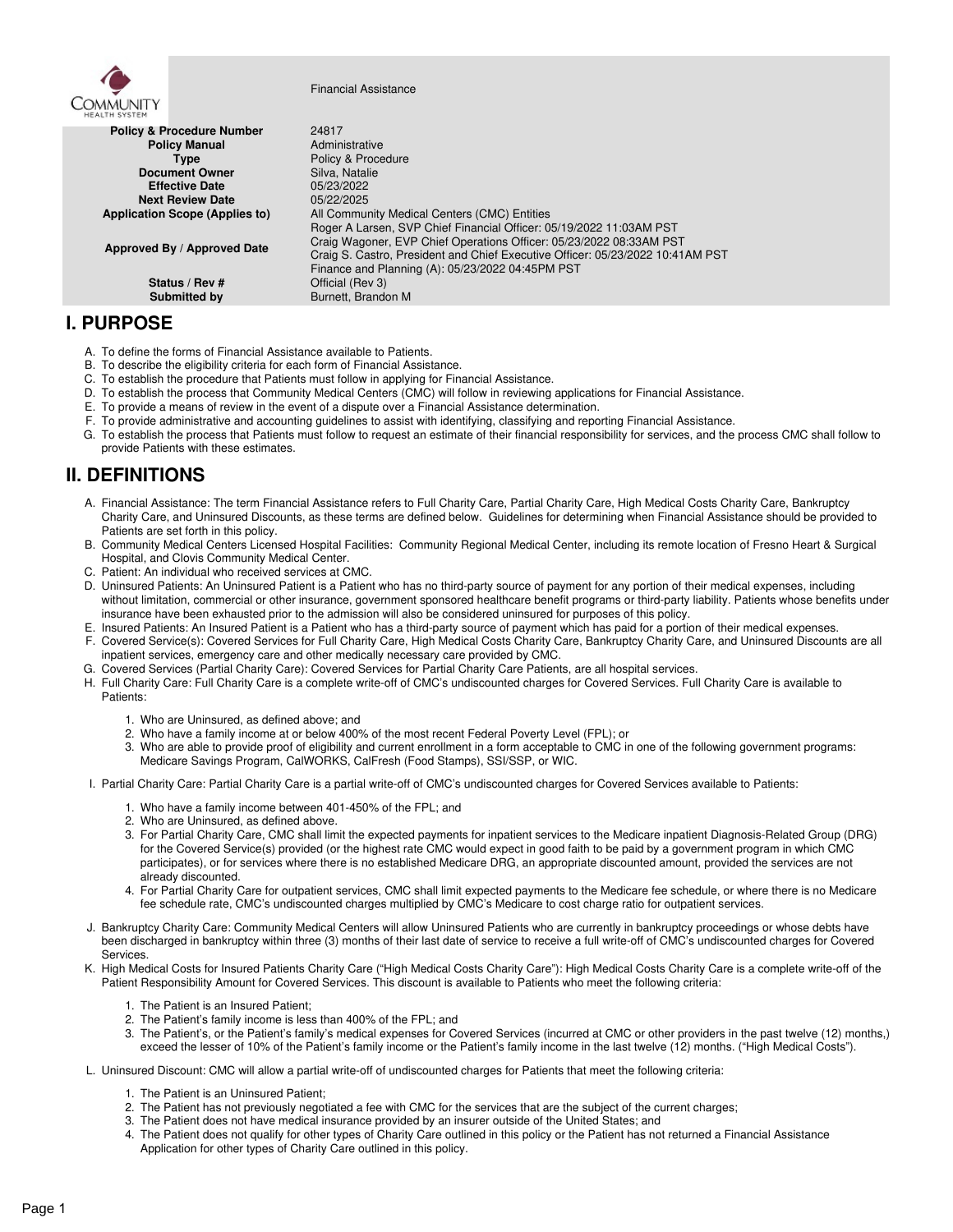- M. Medicare Denied Services: Income-eligible Medicare Patients may apply for Financial Assistance for denied stays, denied days of care, and non-covered services.
- N. Medi-Cal Denied Services: Income-eligible Medi-Cal Patients may apply for Financial Assistance for denied stays, denied days of care, and non-covered services. Patients may not receive Financial Assistance for their Medi-Cal share of cost.
- O. Emergency Physician: An Emergency Physician is a physician who provides emergency medical services in a hospital.
- P. Federal Poverty Level (FPL): FPL means the measure of income level that is published annually by the United States Department of Health and Human Services (HHS) and is used by CMC for determining eligibility for Financial Assistance.
- Q. Patient Responsibility Amount: The amount that an Insured Patient is responsible to pay out-of-pocket after the Patient's third-party coverage has determined the amount of the Patient's benefits.
- R. Patient's Family: The Patient's Family shall be determined as follows:
	- 1. Adult Patients: For Patients 18 years of age or older, the Patient's Family includes their spouse, domestic partner, and dependent children less than 21 years of age, whether living at home or not.
	- 2. Minor Patients: For Patients under 18 years of age, the Patient's Family includes their parents, caretaker relatives, and other children less than 21 years of age of the parent(s) or caretaker relatives.
- S. Plain Language Summary of the Financial Assistance Policy: A written statement that notifies a Patient that CMC offers financial assistance and provides the following additional information in language that is clear, concise and easy to understand, including but not limited to:
	- 1. A brief description of the eligibility requirements, which advises the Patient of the maximum gross monthly household income per family size to qualify for Financial Assistance, as well as the assistance offered;
	- 2. A brief summary of how to apply for assistance;
	- 3. Contact information, including telephone number, website and physical location of the hospital department that can provide information about CMC's policy and assistance with the application process;
	- 4. The internet address for the Health Consumer Alliance (https://healthconsumer.org);
	- 5. An explanation that there are organizations that can help the Patient understand the billing and payment process;
	- 6. Information regarding Covered California and Medi-Cal presumptive eligibility; and
	- 7. The internet address for CMC's list of shoppable services, under 45 CFR § 180.60.
- T. Reasonable Payment Plan: Monthly payments that are not more than 10 percent of a Patient's family income for a month, excluding deductions for essential living expenses. Essential living expenses means, for purposes of this subdivision, expenses for all of the following, as applicable to the Patient's individual circumstances: rent or house payment and maintenance, food and household supplies, utilities and telephone, clothing, medical and dental payments, insurance, school or child care, child or spousal support, transportation and auto expenses, including insurance, gas, and repairs, installment payments, laundry and cleaning, and other extraordinary expenses.
- U. Tortfeasor: A tortfeasor is a person who commits a tort (civil wrong), intentionally or through negligence.
- V. Extraordinary Collection Action: An Extraordinary Collection Action means any of the following:
	- 1. Reporting adverse information about the individual to consumer credit reporting agencies or credit bureaus.
	- 2. Deferring or denying, or requiring a payment before providing medically necessary care because of an individual's nonpayment of one or more bills for previously provided care covered under CMC's Financial Assistance Policy.
	- 3. Actions that require a legal or judicial process, including but not limited to:
		- a. Placing a lien on an individual's property.
		- b. Foreclosing on an individual's real property.
		- c. Attaching or seizing an individual's bank account or any other personal property.
		- d. Commencing a civil action against an individual.
		- e. Causing an individual's arrest.
		- f. Causing an individual to be subject to a writ of body attachment.
		- g. Garnishing an individual's wages.
	- 4. Selling an individual's debt to another party.
- W. Application Period: The period within which CMC must accept and process applications for Financial Assistance. This period shall be the later of 240 days from the date the post-discharge billing statement for the care is provided, or:
	- 1. At least 30 days after the Patient receives written notice that indicates financial assistance is available for eligible individuals, identifies the Extraordinary Collections Action(s) that CMC or another authorized party intends to initiate, and includes a plain language summary of CMC's Financial Assistance Policy; or
	- 2. When CMC has presumptively determined a Patient is eligible for less than the most generous financial assistance available under this policy and given the Patient a reasonable period to apply for more generous assistance at the end of this reasonable period.
- X. Financially Qualified Patient: A Financially Qualified Patient, also known as a FAP-eligible Patient in IRS rules and regulations, means a Patient who, according to CMC's Financial Assistance Policy, is a Patient for whom both of the following are true:
	- 1. The Patient is an Uninsured Patient or a Patient with High Medical Costs; and
	- 2. The Patient has a family income that does not exceed 400% of the FPL.
- Y. Notice of Rights: A clear and conspicuous notice drafted by CMC that includes all of the items required by California Health & Safety Code 127420(b)(1) -(5).

## **III. POLICY**

- A. Community Medical Centers shall provide Financial Assistance, consistent with this policy, in the form of discounted medical care, to Patients who are eligible under the terms of this policy.
- B. Community Medical Centers shall provide Patients with an application enabling them to apply for Financial Assistance if they indicate at any time the financial inability to pay a bill for hospital services or if CMC is aware their household income is less than 400% FPL.
- C. Community Medical Centers shall provide low-income Patients and Patients with High Medical Costs information required by law regarding their estimated financial responsibility for services and the availability of Financial Assistance and discounts, consistent with this policy.
- D. Financially Qualified Patients who are able to establish eligibility for Financial Assistance in accordance with this policy by providing insurance status and income information shall receive Financial Assistance. Financially Qualified Patients who do not apply for Financial Assistance but are uninsured may qualify for Full Charity Care based on demographic analysis performed by CMC.
- E. This policy applies to all CMC licensed hospital facilities. Unless otherwise specified, this policy does not apply to physicians or other medical providers whose services are not included in CMC's bill. In California, an Emergency Physician who provides emergency medical services in a hospital is required to provide discounts to Uninsured Patients or Patients with high medical costs who are at or below 400% of the FPL.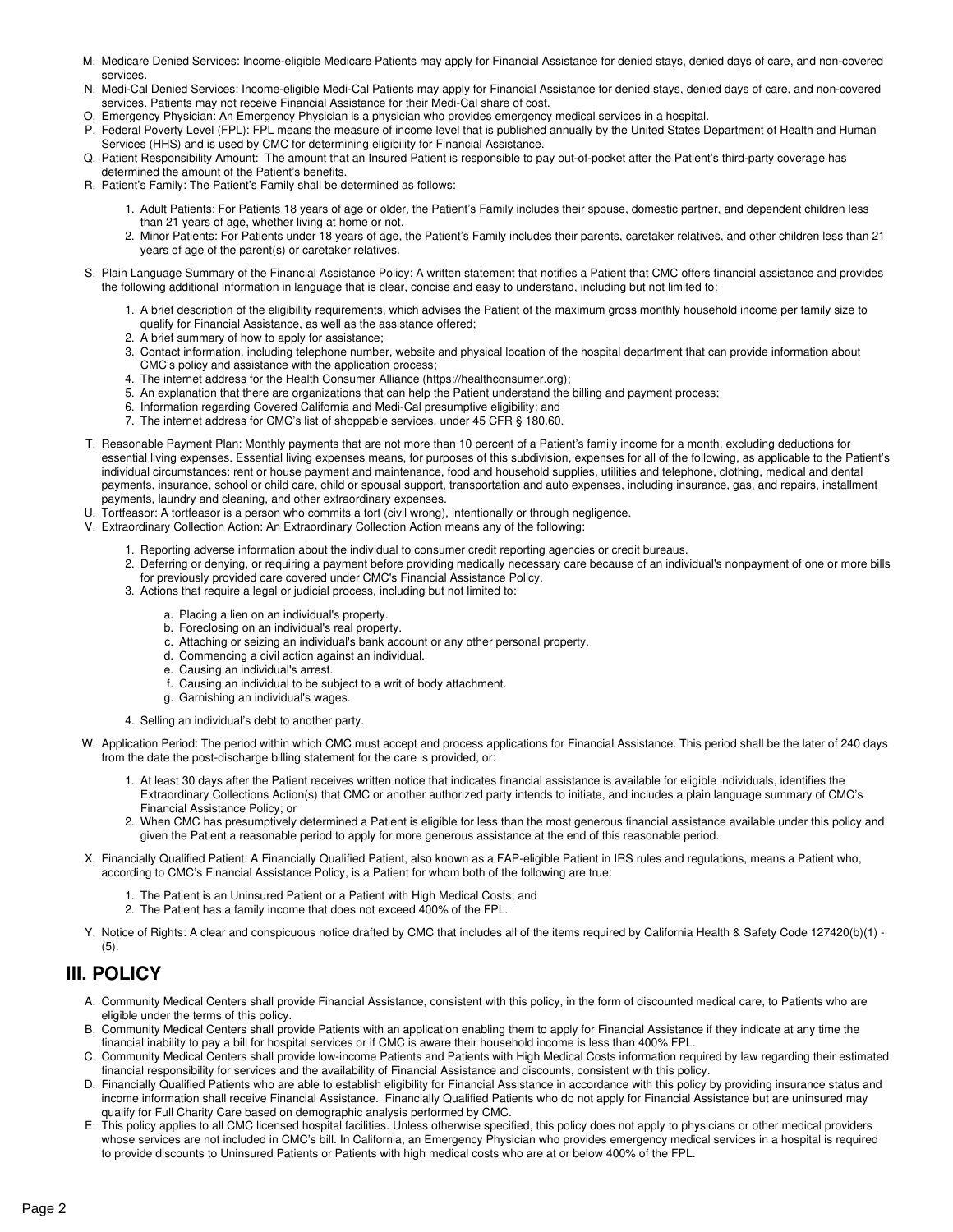# **IV. PROCEDURE**

- A. Eligibility
	- 1. Eligibility Criteria: During the application process, CMC shall apply the following eligibility criteria for Financial Assistance:

| <b>Financial</b><br>Assistance<br>Category                                             | <b>Patient Eligibility Criteria</b>                                                                                                                                                                                                                                                                                                                                             | <b>Available Discount</b>                                                                                                                                                                                                                                                                                                                                                                                                                                                                                                                                                                                                                                                                                                                                                                                    |
|----------------------------------------------------------------------------------------|---------------------------------------------------------------------------------------------------------------------------------------------------------------------------------------------------------------------------------------------------------------------------------------------------------------------------------------------------------------------------------|--------------------------------------------------------------------------------------------------------------------------------------------------------------------------------------------------------------------------------------------------------------------------------------------------------------------------------------------------------------------------------------------------------------------------------------------------------------------------------------------------------------------------------------------------------------------------------------------------------------------------------------------------------------------------------------------------------------------------------------------------------------------------------------------------------------|
| <b>Full Charity</b><br>Care                                                            | a. Patient is an Uninsured Patient:<br>and<br>b. Patient has a family income at or<br>below 400% of the most recent<br>FPL; or<br>c. Patient can provide proof of<br>eligibility and current enrollment<br>in a form acceptable to CMC in<br>one of the following government<br>programs: Medicare Savings<br>Program, CalWORKS, CalFresh<br>(Food Stamps), SSI/SSP, or<br>WIC. | Complete write-off of CMC's<br>undiscounted charges for Covered<br>Services.                                                                                                                                                                                                                                                                                                                                                                                                                                                                                                                                                                                                                                                                                                                                 |
| <b>Partial</b><br>Charity<br>Care                                                      | a. Patient is an Uninsured Patient;<br>and<br>b. Patient has a family income<br>between 401% and 450% of the<br>most recent FPL.                                                                                                                                                                                                                                                | Partial write-off of CMC's undiscounted<br>charges for Covered Services. For<br>Inpatient Services: CMC shall limit the<br>expected payments to the Medicare<br>inpatient Diagnosis-Related Group<br>(DRG) for the Covered Service(s)<br>provided (or the highest rate CMC would<br>expect in good faith to be paid by a<br>government program in which CMC<br>participates), or for services where there<br>is no established Medicare DRG, an<br>appropriated discounted amount,<br>provided the services are not already<br>discounted. For Outpatient Services,<br>CMC shall limit expected payments to<br>the Medicare fee schedule, or where<br>there is no Medicare fee schedule rate.<br>CMC's undiscounted charges multiplied<br>by CMC's Medicare to cost charge ratio<br>for outpatient services. |
| High<br><b>Medical</b><br>Costs<br>Charity<br>Care (for<br><b>Insured</b><br>Patients) | a. Patient is an Insured Patient:<br>b. Patient's family income is at or<br>below 400% of the most recent<br>FPL:<br>c. Medical expenses for Patient or<br>their Family (incurred at CMC or<br>other providers in the past 12<br>months) exceeds the lesser of<br>10% of the Patient's current<br>family income or Patient's family<br>income in the last 12 months.            | Complete write-off of the Patient<br>Responsibility Amount for Covered<br>Services.                                                                                                                                                                                                                                                                                                                                                                                                                                                                                                                                                                                                                                                                                                                          |
| <b>Bankruptcy</b><br>Charity<br>Care                                                   | a. Patient is an Uninsured Patient;<br>and<br>b. Patient is currently in bankruptcy<br>or completed bankruptcy within<br>the last three (3) months of their<br>last date of service at CMC.                                                                                                                                                                                     | Full write-off of CMC's undiscounted<br>charges for Covered Services.                                                                                                                                                                                                                                                                                                                                                                                                                                                                                                                                                                                                                                                                                                                                        |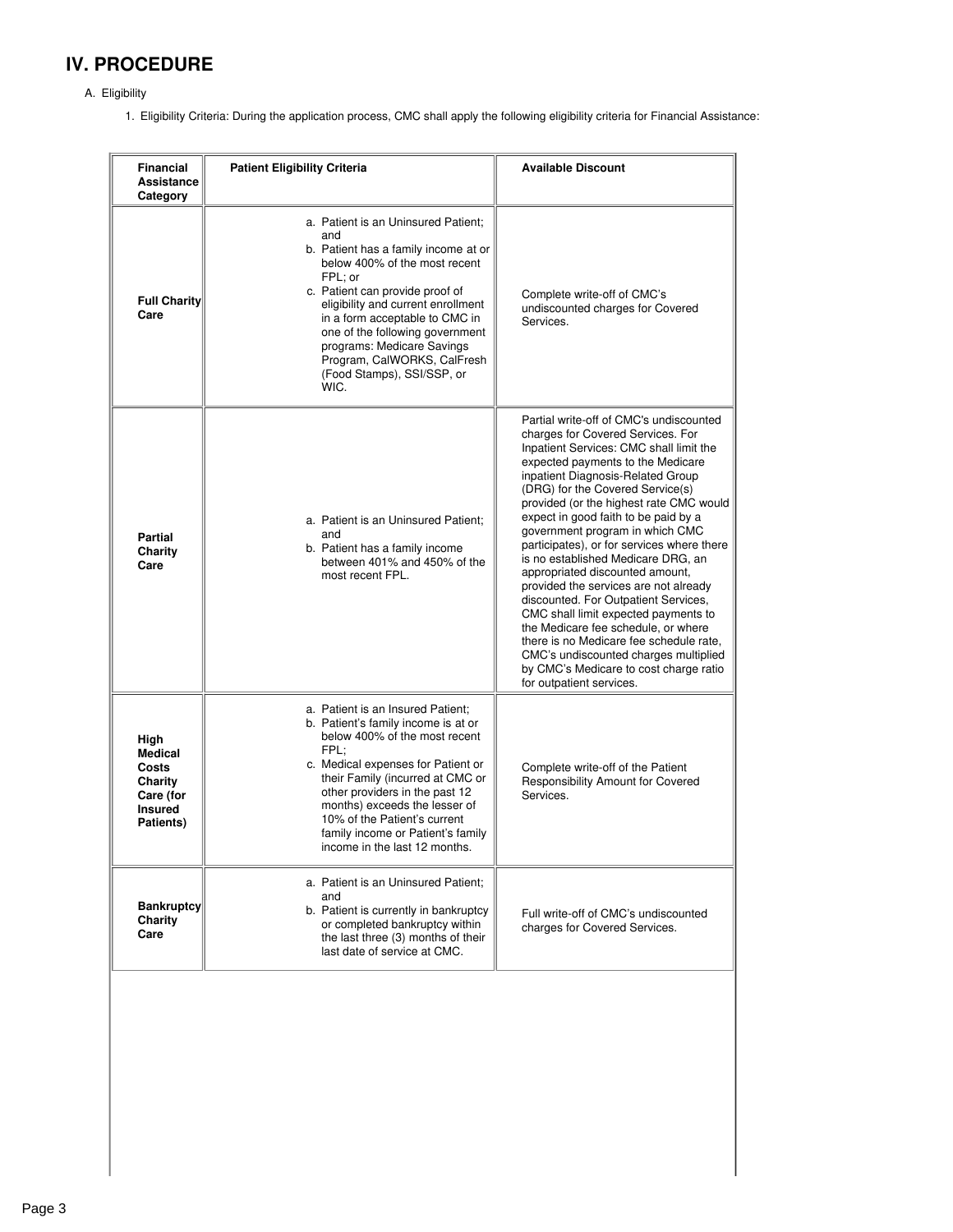- B. Calculating Patient's family income: To determine a Patient's eligibility for Financial Assistance, CMC shall first calculate the Patient's family income, as follows:
	- 1. Patient's family income is the annual earnings of the members of the Patient's Family, as defined in Section II.R. above, from the prior twelve (12) months or prior tax year as shown by the recent pay stubs or income tax returns, less payments made for alimony and child support. Annual income may be determined by annualizing year-to-date family income.
		- a. Calculating family income for Deceased Patients: Deceased Patients with no surviving spouse, may be deemed to have no income for purposes of calculation of Patient's family income. Documentation of income is not required for deceased Patients; however, documentation of estate assets may be required. The surviving spouse of a deceased Patient may apply for Financial Assistance.
		- b. For purposes of calculating the Patient's current family income to determine High Medical Costs, as defined in Section II. K. above, certain situations may be based on three (3) months to determine the Patient's current family income.
	- 2. Calculating Patient's family income as a Percentage of FPL: After determining a Patient's family income, CMC shall calculate the Patient's family income level in comparison to the FPL, expressed as a percentage of the FPL. For example, if the FPL for a family of three is \$20,000, and a Patient's family income is \$60,000, CMC shall calculate the Patient's family income to be 300% of the FPL. This calculation shall be used to determine whether a Patient meets the criteria for Financial Assistance.
	- 3. Calculating family income to determine presumptive eligibility for Financial Assistance: In the event that an Uninsured Patient does not request or return a completed Financial Assistance application, at no less than 150 days after providing the Patient with a post-discharge billing statement, CMC may screen the Patient for Presumptive Eligibility for Financial Assistance using demographic software of an external service provider. If the demographic software indicates the Patient likely qualifies for Full Charity Care, CMC will provide the Patient with a complete write-off of CMC's undiscounted charges for Covered Services.
	- 4. Proof of family income: Patients shall only be required to provide recent pay stubs or tax returns as proof of income (except in the case of enrollment in government programs, as outlined in this policy).
- C. Financial Assistance Exclusions/Disqualification: The following are circumstances in which Financial Assistance is not available under this policy:
	- 1. Medi-Cal Patients with Share of Cost: Medi-Cal Patients who are responsible to pay share of cost are not eligible to apply for Financial Assistance for the purpose of reducing the amount of Share of Cost owed. Community Medical Centers shall seek to collect these amounts from Patients.
	- 2. Insured Patient Does Not Cooperate with Third-Party Payer: An Insured Patient who is insured by a third-party payer that refuses to pay for services because the Patient failed to provide information to the third-party payer necessary to determine the third-party payer's liability is not eligible for Financial Assistance unless Patient shows good cause for the failure at any point through and including participation in an Extraordinary Collection Action.
	- 3. Payer Pays Patient Directly: If a Patient receives payment for services directly from an indemnity, Medicare Supplement, or other payer, the Patient is not eligible for Financial Assistance for the amounts paid by that payer.
	- 4. Information Falsification: Community Medical Centers may refuse to award Financial Assistance to Patients who falsify information regarding income, household size, or other information in their eligibility application.
	- 5. Third Party Recoveries: If the Patient receives a financial settlement or judgment from athird-party Tortfeasor that caused the Patient's injury, the Patient must use the settlement or judgment amount to satisfy any Patient account balances, and is not eligible for Financial Assistance.
	- 6. Professional (Physician) Services: Services of physicians such as anesthesiologists, radiologists, hospitalists, pathologists, etc. are not covered under this policy, though medical debt to such providers will be included in calculating High Medical Costs. Many physicians have charity care policies that allow Patients to apply for free or discounted care. Patients should obtain information about a physician's charity care policy directly from their physician.

### D. Application Process

- 1. Community Medical Centers shall provide the Plain Language Summary of the Financial Assistance Policy and the Application for Financial Assistance when it provides the good faith estimate prior to services.
- 2. Community Medical Centers shall make all reasonable efforts to obtain from the Patient or his/her representative, information about whether private or public health insurance may fully or partially cover the charges for care rendered by CMC to Patient. If CMC bills a Patient who has not provided proof of coverage by a third party at the time the care is provided or upon discharge, as a part of that billing, CMC shall provide the Patient with a Notice of Rights.
- 3. A Patient who indicates at any time, through and including referral for Extraordinary Collections Action, that they are financially unable to pay a bill for hospital services shall promptly be given the opportunity to have their eligibility for Financial Assistance evaluated by CMC's Patient Financial Services Department. Community Medical Centers shall attempt to contact the Patient by mail and by telephone to attempt to determine if Patient's household income is less than 400% of the FPL. If the Patient indicates his/her household income is less than 400% of the FPL, CMC shall notify Patient of availability and potential eligibility for financial assistance and promptly provide an application.
- 4. In order to qualify as an Uninsured Patient, the Patient or the Patient's guarantor must verify that he/she is not aware of any right to insurance or government program benefits that would cover or discount the bill.
- 5. All Patients will be encouraged to investigate their potential eligibility for government program assistance if they have not already done so.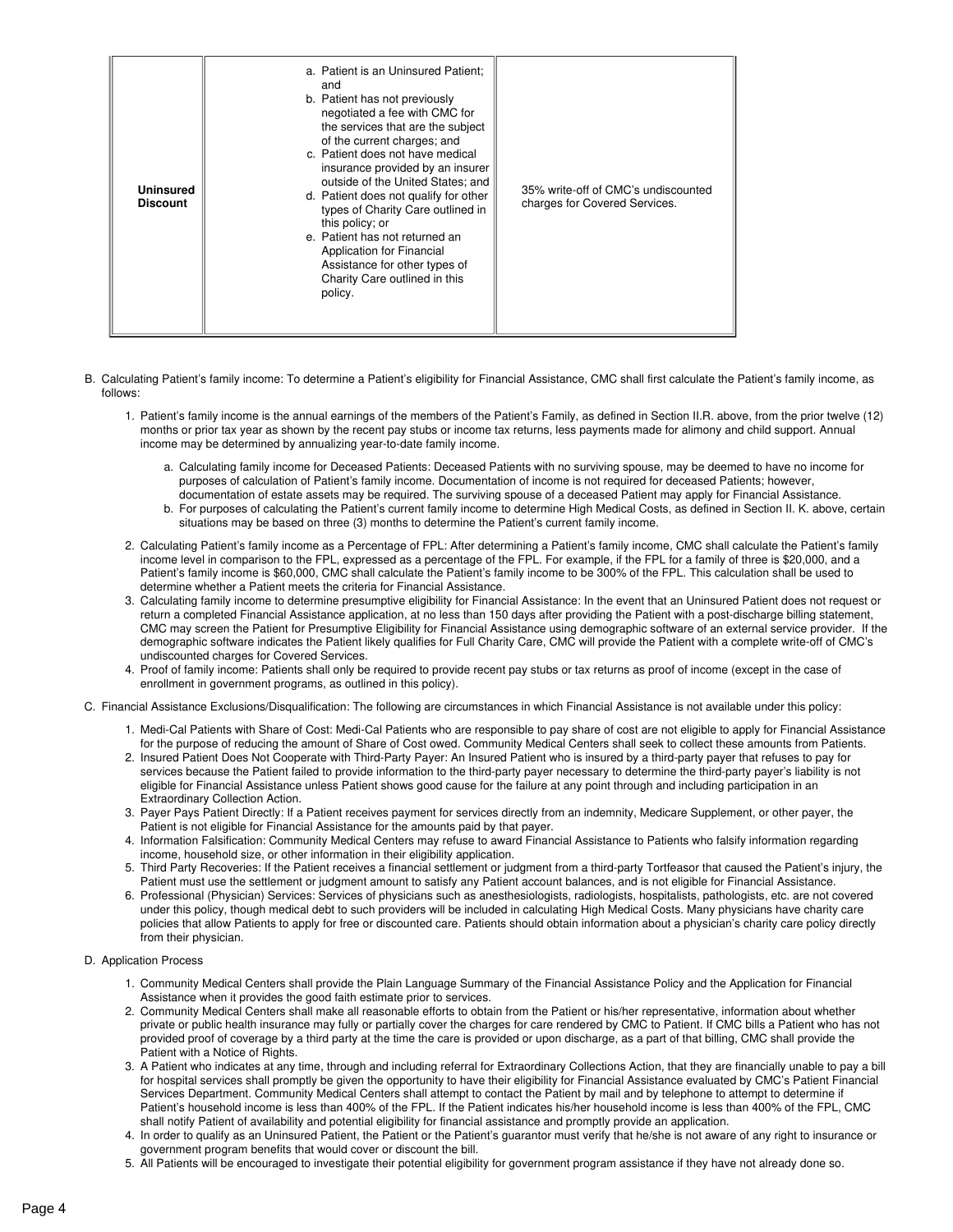Community Medical Centers or its authorized representatives will provide an application for the Medi-Cal program or other government funded programs if the Patient indicates they do not have coverage by a third-party payer or requests Financial Assistance. Community Medical Centers will also attempt to assist Patients in determining whether they are eligible to enroll with plans in the California Health Benefit Exchange (i.e., Covered California).

- 6. Patients are required to make every reasonable effort to provide CMC with documentation of income and health benefits coverage. Patients who are insured but fail to provide CMC with necessary insurance and/or income information may be denied Financial Assistance.
- 7. Patients who wish to apply for Financial Assistance shall use the CMC standardized application form "Application for Financial Assistance". 8. Patients may request assistance with completing the Application for Financial Assistance in person at the Admitting Department of any CMC hospital or over the phone by contacting Patient Financial Services at (559) 459-3939.
- 9. Copies of the Application for Financial Assistance may also be found by visiting the Admitting Department of any CMC hospital, through the mail, or via the CMC website, (https://www.communitymedical.org/for-patients-families/billing-and-insurance/Discounts-Charity-Care).
- 10. Patients should complete the Application for Financial Assistance as soon as possible after receiving treatment at CMC. Applications received after the conclusion of the Application Period may still be considered for acceptance.
- 11. Patients should mail Applications for Financial Assistance to: Community Medical Centers, Patient Financial Services Department, P.O. Box 1232, Fresno, CA 93715, Attn: Financial Assistance Application.

#### E. Financial Assistance Determination

- 1. Community Medical Centers will consider each application for Financial Assistance and grant Financial Assistance when the Patient meets the eligibility criteria set forth in this policy.
- 2. Information concerning income or assets obtained as part of the eligibility process shall be maintained separately from the files used to collect the debt, and shall not be used for collections activities either by CMC or by any collection agency engaged by CMC, unless independently obtained by CMC or the collection agency.
- 3. Community Medical Centers will not make Financial Assistance determinations based on information that CMC and any collection agencies acting on its behalf have reason to believe is unreliable, incorrect or obtained from the Patient under duress or through the use of coercive practices.
- 4. If a Patient applies, or has a pending application for another health coverage program at the same time that he or she applies for Financial Assistance, the application for coverage under another health coverage program shall not preclude the Patient's eligibility for Financial Assistance.
- 5. Financial Assistance Applications should be reviewed promptly. Community Medical Centers shall complete its determination of eligibility within 45 days of receipt of the application. A determination will be postponed while insurance or other sources of payment are still pending.
- 6. Once a Financial Assistance determination has been made, a notification will be sent to each applicant advising them of CMC's decision. 7. If a Patient is approved for Financial Assistance under this policy, CMC and any collection agencies acting on its behalf shall take all reasonably
- available measures to reverse any Extraordinary Collection Actions taken against the individual, including but not limited to vacating any judgment, lifting any levy or lien on the Patient's property, and removing any adverse information reported to any consumer reporting agency from the individual's credit report.
- 8. If a Patient is approved for Financial Assistance under this policy, but after the initial application and approval process itis determined that Patient is ineligible due to a third-party payer, the charges shall be reinstated and CMC shall pursue the third-party payer to obtain payment on the Patient's account. If it is later determined that the third-party payer is not responsible for payment of the Patient's charges, the Patient's eligibility shall be reinstated without requiring a new Financial Assistance Application.
- 9. Once a determination is made that a Patient is eligible for Financial Assistance, the Patient is presumed eligible for Financial Assistance covering all outstanding bills for Covered Services as of the date CMC issues the Notification Form to the Patient, as well as Covered Services for a period of six (6) months following that date. After this six-month period has ended, Patients must re-apply for Financial Assistance.
- 10. If the Financial Assistance determination creates a credit balance in favor of the Patient, the refund of the credit balance shall be made within thirty (30) days from the date of the Patient's payment and must include interest on the amount of the overpayment from the date of the Patient's payment at the statutory rate (currently 10% per annum) pursuant to Health and Safety Code section 127440, provided that CMC is not required to refund a credit balance that is, together with interest, less than five dollars (\$5.00).
- 11. If a Patient is determined eligible for a partial write-off of CMC's charges, CMC will provide the Patient with a billing statement that indicates the amount the Patient owes and how that amount was determined.
- 12. Reasonable Payment Plans: Financially Qualified Patients who do not qualify for a full write-off of their bill shall be eligible for a Reasonable Payment Plan. Community Medical Centers and the Patient shall negotiate the terms of the plan, taking into consideration the Patient's family income and essential living expenses. If CMC and the Patient cannot agree on the Reasonable Payment Plan, CMC shall use the formula described in Section II. T. of this policy to create a Reasonable Payment Plan. Payment plans shall be offered and negotiated per CMC's Billing and Collections Policy.

## F. Disputes

1. A Patient may seek review of any decision by CMC to deny Financial Assistance by notifying Patient Financial Services of the basis for the dispute and the desired relief within thirty (30) days of the Patient receiving the notice of the circumstances giving rise to the dispute. Patients may submit the dispute orally by calling Patient Financial Services at (559) 459-3939, or in writing by mailing the above information to Community Medical Centers, Patient Financial Services Department, P.O. Box. 1232, Fresno, CA 93715. A designated Patient Financial Services manager shall review the Patient's dispute as soon as possible and inform the Patient of any decision in writing.

## G. Availability of Financial Assistance Information

- 1. Languages: This policy shall be available in the primary language(s) of CMC's Service Area. In addition, all notices and communications required by all federal and state laws and regulations regarding Financial Assistance shall be available and distributed in primary language(s) of CMC's Service Area and in a manner consistent with all applicable federal and state laws and regulations. When CMC has reason to know that a Patient's primary language is not English, all notices/communications provided the Patient and written correspondence to the Patient shall be in the language spoken by the Patient, provided it is one of the Primary Language(s) of CMC's Service Area. For purposes of these policies, a Primary Language of CMC's Service Area is a language used by the lesser of 1,000 people or 5% of the community served by CMC or the population likely to be affected or encountered by CMC. Community Medical Centers may determine the percentage or number of limited English proficiency individuals in the CMC's community or likely to be affected or encountered by CMC using any reasonable methods.
- 2. Information Provided to Patients During the Provision of Hospital Services:
	- a. Community Medical Centers or an authorized representative of CMC shall provide all Patients with a copy of a plain language summary of the Financial Assistance Policy which advises the Patient of the maximum gross monthly household income per family size to qualify for Financial Assistance as follows:
		- i. At Registration: During registration (or as soon thereafter as practicable).
		- ii. Emergency Services: In the case of emergency services, as soon as practicable after stabilization of the Patient's emergency medical condition or upon discharge.
		- iii. Outpatient Services: At the outpatient appointment before the procedure takes place.
		- iv. At Discharge: At the time of discharge, when CMC or an authorized representative of CMC shall also provide or offer to provide all Uninsured Patients applications for Medi-Cal, California Children's Services or any other potentially applicable government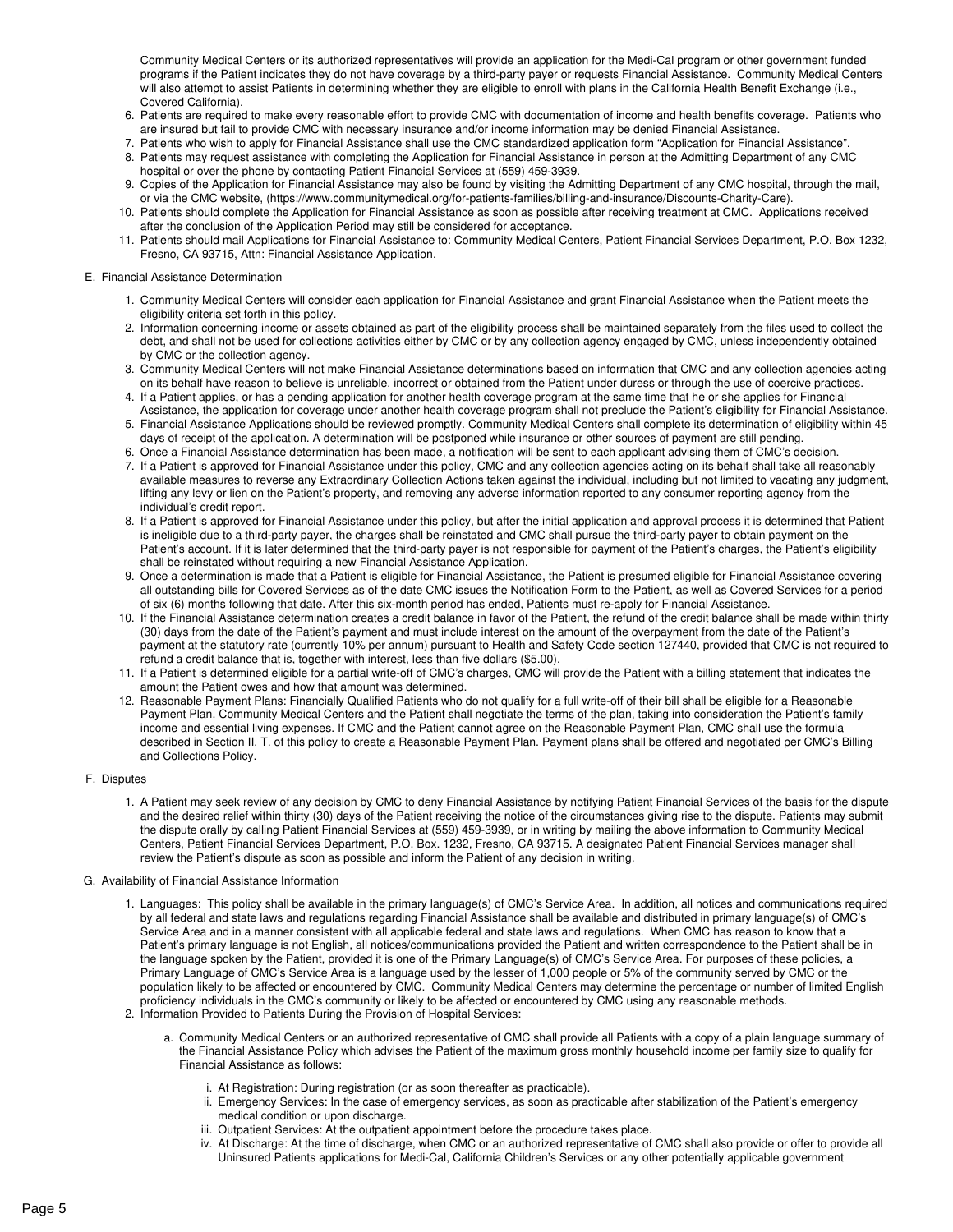program.

- v. For notices provided pursuant to Section IV.G.2.A.2 and A.3, the plain language summary will be provided to Patients who are conscious. If the Patient is unconscious or not able to receive the plain language summary, then the notice must be provided at discharge.
- vi. For Patients not admitted to CMC, the plain language summary will be provided when the Patient is leaving the facility.
- vii. If a Patient leaves CMC without receiving the plain language summary, CMC will mail the notice to the patient within seventy-two (72) hours of providing the services.
- b. Community Medical Centers shall provide every Uninsured Patient with a written estimate of the amount CMC willrequire the person to pay, pursuant to California Health & Safety Code Section 1339.585. The plain language summary of the Financial Assistance Policy and an Application for Financial Assistance will accompany the written estimate required by California Health & Safety Code Section 1339.585.
- 3. Information Provided to Patients at Other Times:
	- a. Contact Information: Patients may contact CMC's Patient Financial Services Department by phone at (559) 459-3939 or in person at the locations listed on the Financial Assistance -Locations document, to obtain additional information about Financial Assistance and to receive assistance with the application process.
	- b. Billing Statements: Community Medical Centers shall bill Patients in accordance with CMC's Billing and Collections Policy. Billing statements to Patients shall include a Notice of Rights. A summary of the Patient's legal rights shall also be included on the Patient's final billing statement before engaging in Extraordinary Collection Actions.
	- c. Upon Request: Community Medical Centers shall provide Patients with paper copies of the Financial Assistance Policy, the Application for Financial Assistance, and the plain language summary of the Financial Assistance Policy upon request and without charge.
- 4. Publicity of Financial Assistance Information:
	- a. Community Medical Centers shall widely publicize the Financial Assistance Policy in a manner that is reasonably calculated to reach, notify and inform those Patients in our communities who are most likely to require Financial Assistance, including at a minimum, the following ways:
		- i. Public Displays: Community Medical Centers shall clearly and conspicuously post public displays (or other measures reasonably calculated to attract Patients' attention) that notify and inform Patients about this policy in public locations at CMC including, at a minimum, the emergency department, billing office, admissions office, and outpatient settings, including observation units. These shall be posted in English, Spanish and Hmong.
		- ii. Website: The Financial Assistance Policy, Application for Financial Assistance, and plain language summary of the Financial Assistance Policy shall be available on the home page and main billing page, as well as other prominent places on CMC's website, (https://www.communitymedical.org/for-patients-families/billing-and-insurance/Discounts-Charity-Care). Persons seeking information about Financial Assistance shall not be required to create an account or provide any personal information before receiving information about Financial Assistance.
		- iii. Mail: Patients may request a free copy of the Financial Assistance Policy, Application for Financial Assistance and plain language summary of the Financial Assistance Policy be sent by mail.
		- iv. Other Efforts: Community Medical Centers will provide a digital kit to relevant community organizations who will widely publicize the availability of this policy to affected Patients in the community.
- H. Miscellaneous
	- 1. Recordkeeping: Records relating to Financial Assistance must be readily accessible. Community Medical Centers must maintain information regarding the number of Uninsured Patients who have received services from CMC, the number of Applications for Financial Assistance completed, the number approved, the estimated dollar value of the benefits provided, the number of applications denied, and the reasons for denial. In addition, notes relating to a Patient's approval or denial for Financial Assistance should be entered into the Patient's account.
	- 2. Billing and Collections: Community Medical Centers may employ reasonable collection efforts to obtain payment from Patients. Information obtained during the application process for Financial Assistance may not be used in the collection process, either by CMC, or by any collection agency engaged by CMC. General collection activities may include issuing Patient statements, phone calls, and referral of statements that have been sent to the Patient or guarantor. Affiliates and Revenue Cycle departments must maintain procedures to ensure that Patient questions and complaints about bills are researched and corrected where appropriate, with timely follow up with the Patient. Neither CMC, nor any collection agency engaged by CMC, will engage in any Extraordinary Collection Actions, except as allowed by CMC's Billing and Collection Policy. Copies of CMC's Billing and Collection policy may be obtained free of charge upon written request or obtained on CMC's website), (https://www.communitymedical.org/for-patients-families/billing-and-insurance/Discounts-Charity-Care. Translations of the Financial Assistance Policy and the Billing and Collections Policy are available upon request.
	- 3. Submission to Health Care Access and Information (HCAI): Community Medical Centers will submit this Financial Assistance Policy and the Billing and Collection Policy to the Department of HCAI (formerly the Office of Statewide Planning and Healthcare Development (OSHPD)) biennially and each time this policy or the Billing and Collection Policy are updated. Policies can be located on the OSHPD website located here: https://syfphr.hcai.ca.gov/.
- I. Amounts Generally Billed
	- 1. In accordance with the Internal Revenue Code Section 1.501(r)(5), CMC adopts the prospective Medicare methods for amounts generally billed. Patients who are eligible for Financial Assistance are not financially responsible for more than the amounts generally billed.

# **V. REFERENCES**

Internal Revenue Code section 501(r)

26 Code of Federal Regulations 1.501(r)

California Health and Safety Code sections 124700-127446